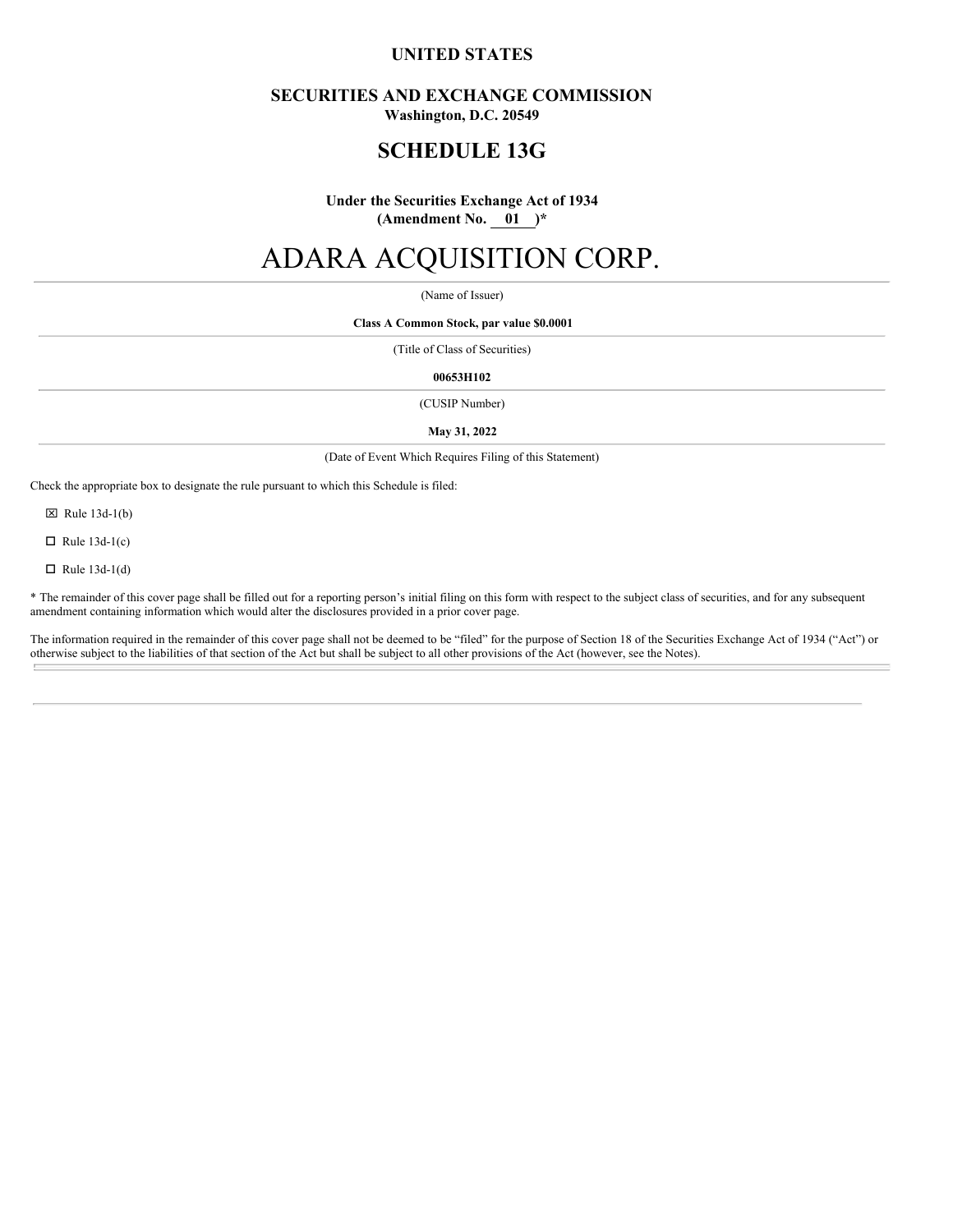# CUSIP No. 00653H102

FOOTNOTES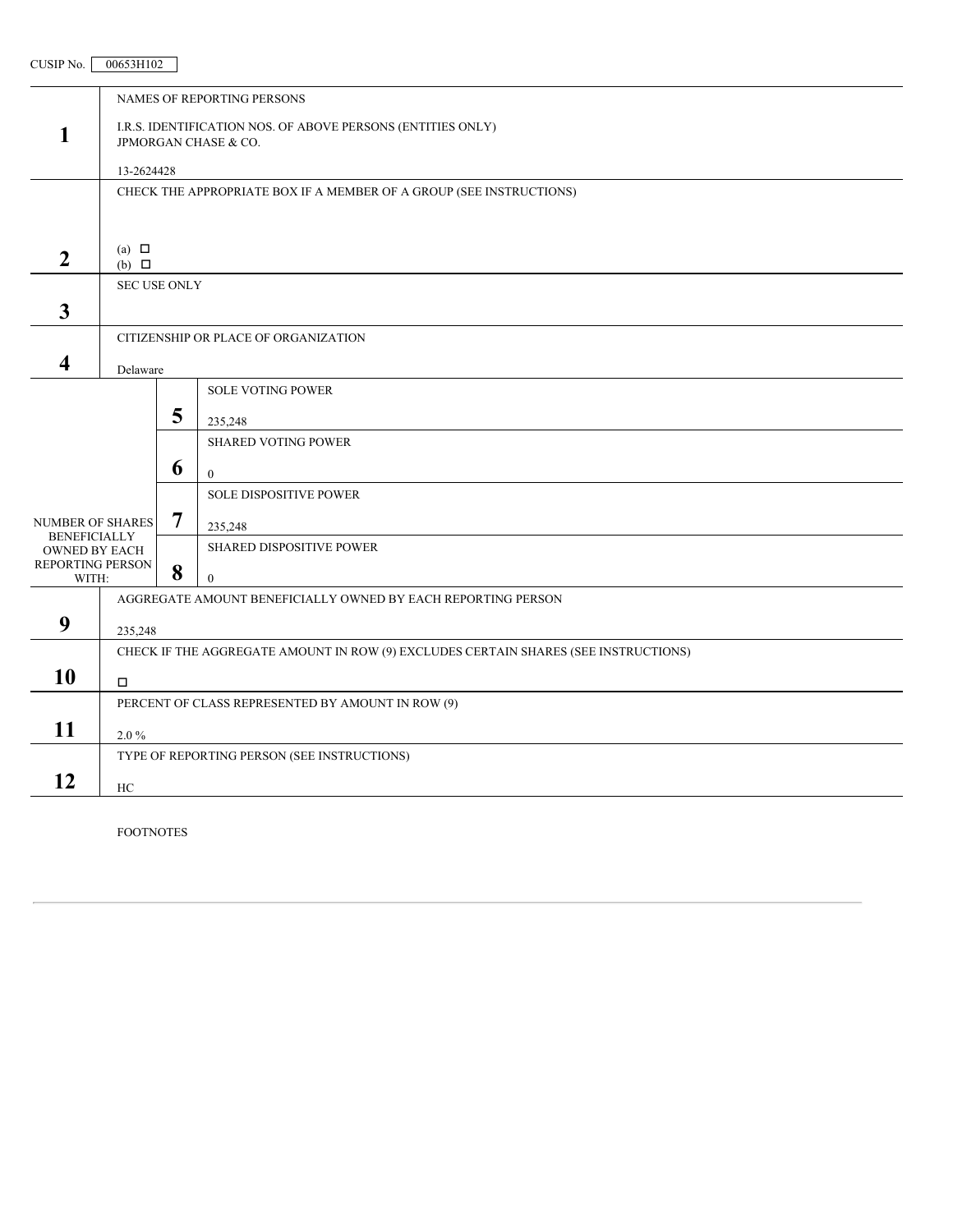#### **Item 1.**

| (a) | Name of Issuer          |
|-----|-------------------------|
|     | ADARA ACOUISITION CORP. |

(b) Address of Issuer's Principal Executive Offices 8845 Red Oak Boulevard Charlotte, NC 28217

# **Item 2.**

| (a) | Name of Person Filing |  |
|-----|-----------------------|--|
|     | JPMORGAN CHASE & CO.  |  |
|     |                       |  |

- (b) Address of Principal Business Office or, if none, Residence 383 Madison Avenue New York, NY 10179
- (c) Citizenship Delaware
- (d) Title of Class of Securities Class A Common Stock, par value \$0.0001
- (e) CUSIP Number 00653H102

# Item 3. If this statement is filed pursuant to §§240.13d-1(b) or 240.13d-2(b) or (c), check whether the person filing is a:

| (a) | □      | Broker or dealer registered under section 15 of the Act (15 U.S.C. 780).                                                                                                          |
|-----|--------|-----------------------------------------------------------------------------------------------------------------------------------------------------------------------------------|
| (b) | $\Box$ | Bank as defined in section $3(a)(6)$ of the Act (15 U.S.C. 78c).                                                                                                                  |
| (c) | П      | Insurance company as defined in section $3(a)(19)$ of the Act (15 U.S.C. 78c).                                                                                                    |
| (d) | П      | Investment company registered under section 8 of the Investment Company Act of 1940 (15 U.S.C 80a-8).                                                                             |
| (e) | $\Box$ | An investment adviser in accordance with $\S 240.13d-1(b)(1)(ii)(E)$ ;                                                                                                            |
| (f) | П      | An employee benefit plan or endowment fund in accordance with $8240.13d-1(b)(1)(ii)(F)$ ;                                                                                         |
| (g) | ×      | A parent holding company or control person in accordance with § 240.13d-1(b)(1)(ii)(G);                                                                                           |
| (h) | $\Box$ | A savings associations as defined in Section 3(b) of the Federal Deposit Insurance Act (12 U.S.C. 1813);                                                                          |
| (i) | П      | A church plan that is excluded from the definition of an investment company under section $3(c)(14)$ of the Investment Company Act of 1940<br>$(15 \text{ U.S.C. } 80a-3);$       |
| (i) | П      | A non-U.S. institution in accordance with $\S 240.13d-1(b)(1)(ii)(J)$ .                                                                                                           |
| (k) | □      | A group, in accordance with § 240.13d-1(b)(1)(ii)(K). If filing as a non-U.S. institution in accordance with § 240.13d-1(b)(1)(ii)(J), please<br>specify the type of institution: |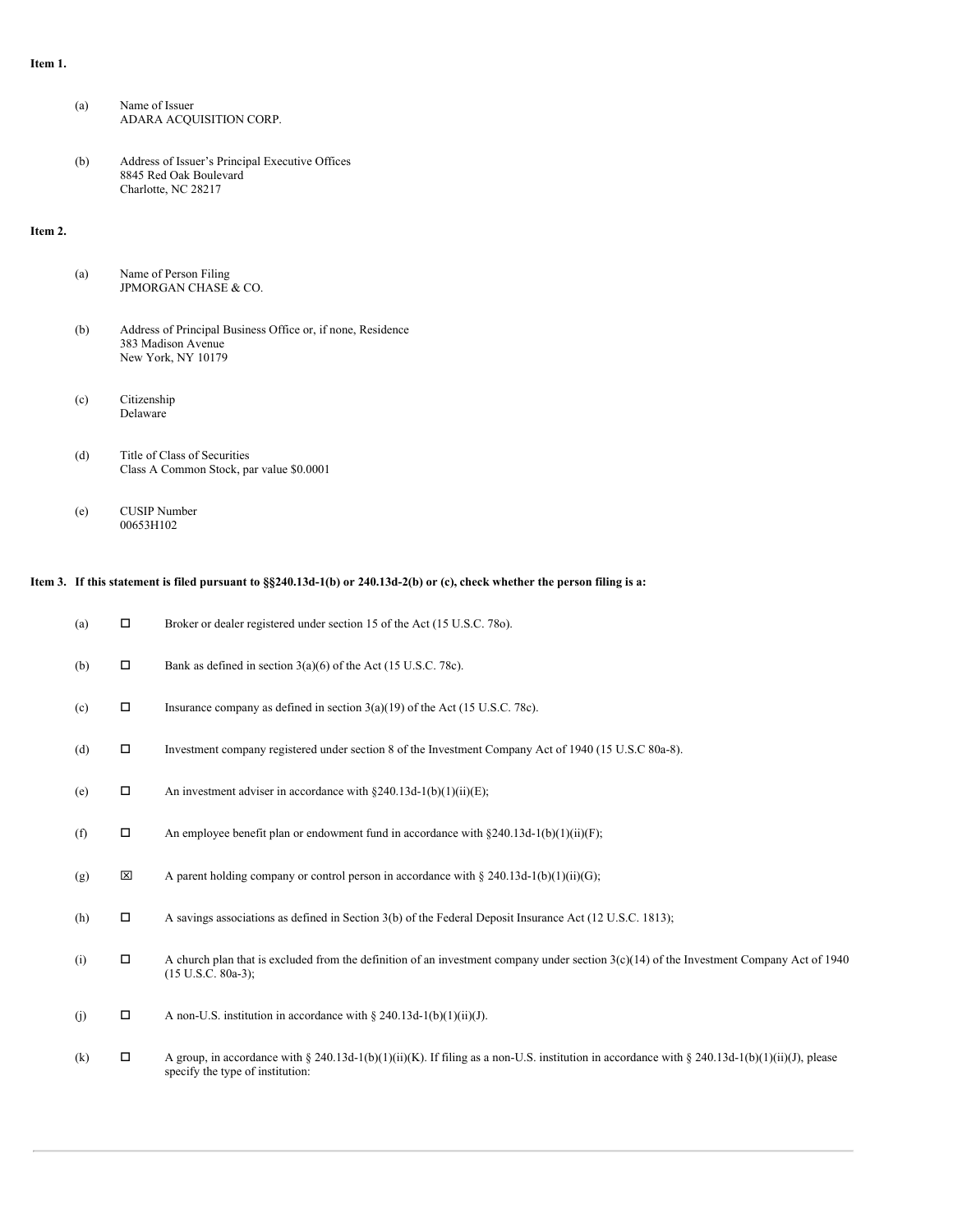#### **Item 4. Ownership.**

Provide the following information regarding the aggregate number and percentage of the class of securities of the issuer identified in Item 1.

(a) Amount beneficially owned: 235,248

- (b) Percent of class: 2.0 %
- (c) Number of shares as to which the person has:
	- (i) Sole power to vote or to direct the vote: 235,248
	- (ii) Shared power to vote or to direct the vote: 0
	- (iii) Sole power to dispose or to direct the disposition of: 235,248
	- (iv) Shared power to dispose or to direct the disposition of: 0

## **Item 5. Ownership of Five Percent or Less of a Class**

If this statement is being filed to report the fact that as of the date hereof the reporting person has ceased to be the beneficial owner of more than five percent of the class of securities, check the following  $\boxtimes$  .

#### **Item 6. Ownership of More than Five Percent on Behalf of Another Person.**

Not Applicable

# Item 7. Identification and Classification of the Subsidiary Which Acquired the Security Being Reported on By the Parent Holding Company

J.P. Morgan Securities LLC

## **Item 8. Identification and Classification of Members of the Group**

Not Applicable

**Item 9. Notice of Dissolution of Group**

Not Applicable